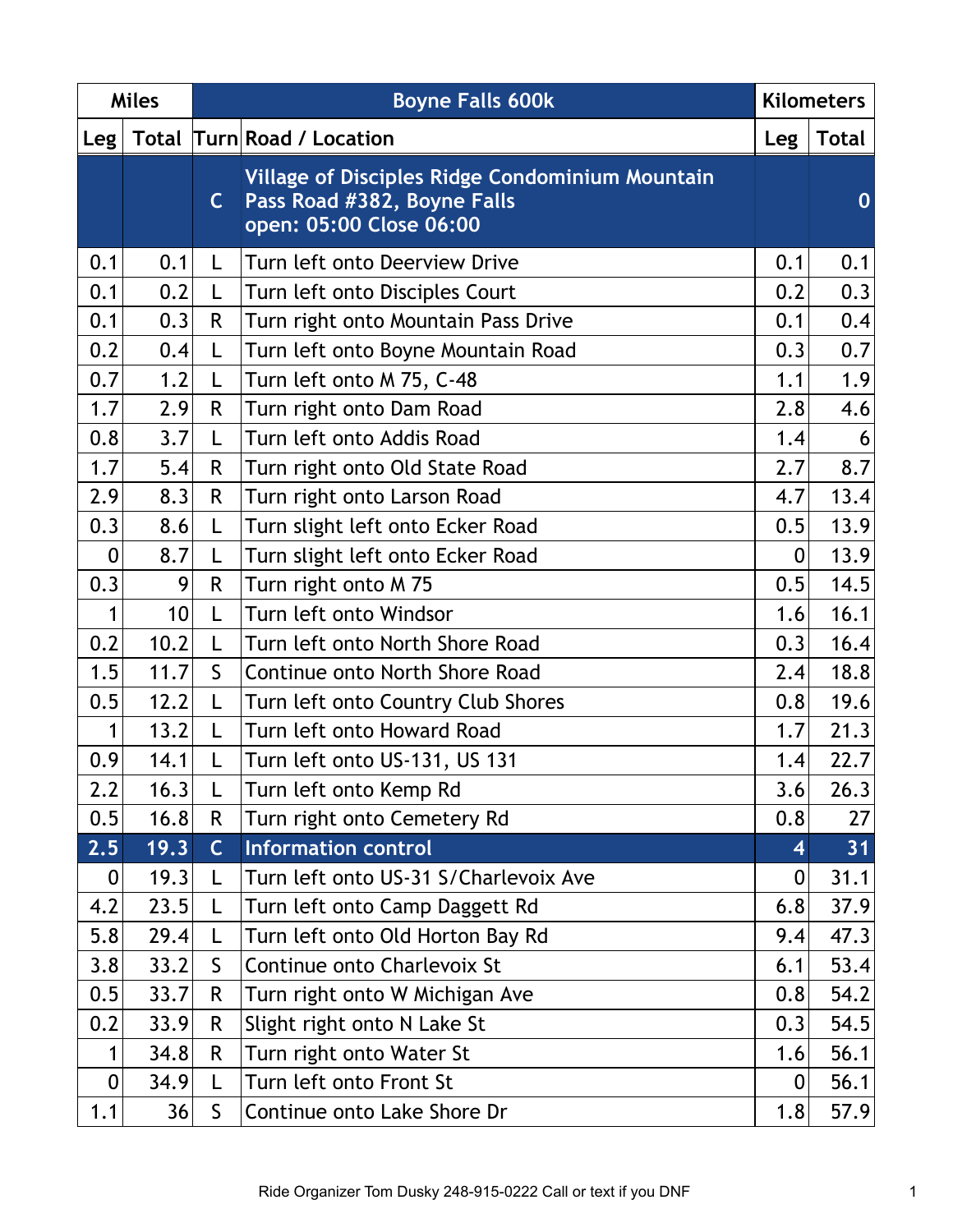| <b>Miles</b> |      |              | <b>Kilometers</b>                                          |              |              |
|--------------|------|--------------|------------------------------------------------------------|--------------|--------------|
| <b>Leg</b>   |      |              | <b>Total Turn Road / Location</b>                          | Leg          | <b>Total</b> |
| 0.1          | 36   | L            | Turn left onto Marshall St                                 | 0.1          | 58           |
| 0.3          | 36.3 | L            | Tur Left onto Anderson Rd                                  | 0.4          | 58.4         |
| 1.5          | 37.8 | L            | Turn Left to stay on Anderson Rd                           | 2.4          | 60.8         |
| $\mathbf{1}$ | 38.8 | R.           | Turn right to Behling Rd                                   | 1.6          | 62.4         |
| 3.9          | 42.6 | $\mathsf{S}$ | <b>Continue onto Division St</b><br>6.2                    |              | 68.6         |
| 0.7          | 43.3 | L            | Turn Left to 2nd St                                        | 1.1          | 69.7         |
| 0.5          | 43.8 | R.           | Turn right Mill St                                         | 0.8          | 70.5         |
| 0.3          | 44.1 | R.           | Turn right to Water St                                     | 0.6          | 71           |
| 0.4          | 44.5 | $\mathsf{C}$ | bp 651 Water St East Jordan<br>open: 07:07 close: 09:48    | 0.6          | 71.6         |
| 0.5          | 45   | S            | Straight onto Ellsworth Rd                                 | 0.8          | 72.5         |
| 3.7          | 48.8 | $\mathsf{S}$ | Continue onto E Jordan Rd                                  | 6            | 78.5         |
| 0.6          | 49.4 | $\mathsf{S}$ | <b>Becomes Lake St</b>                                     | 1            | 79.4         |
| 0.5          | 49.9 | R            | Right to Church St                                         | 0.9          | 80.3         |
| 0.2          | 50.1 | L            | Turn left to Park St                                       |              | 80.7         |
| 0.5          | 50.7 | R            | Turn right to Essex Rd                                     |              | 81.6         |
| 1.7          | 52.4 | L            | Turn left to Dennis Rd/Essex Rd                            | 2.7          | 84.3         |
| $\mathbf{1}$ | 53.4 | R.           | Turn right to Essex Rd                                     | 1.7          | 86           |
| 1.5          | 54.9 | L            | Turn left to Church Rd                                     | 2.4          | 88.3         |
| 2.9          | 57.8 | R.           | Turn right to M-88 W                                       | 4.6          | 93           |
| 1.8          | 59.6 | L            | Turn left to US-31 S                                       | 2.9          | 95.9         |
| 15.3         | 74.9 | $\mathsf{R}$ | Turn right onto River Street                               | 24.7         | 120.5        |
| 0.1          | 75   | L            | Turn left onto Bridge Street                               | 0.2          | 120.7        |
| 0.3          | 75.3 | C            | Mobil 100 1st St Elk Rapids<br>open:: 08:34 close: 13:04   |              | $0.4$ 121.1  |
| 0.3          | 75.6 | L            | Turn left onto Fourth Street                               | 0.5          | 121.7        |
| 0            | 75.6 | R.           | Turn right onto US-31, US 31                               | $\mathbf{0}$ | 121.7        |
| 0.2          | 75.8 | L            | Turn left onto Elk Lake Road, 605                          | 0.2          | 122          |
| 7.1          | 82.8 | R            | Turn right onto Hawley Rd > Bates Rd > Brackett Rd         | 11.4         | 133.3        |
| 3.4          | 86.3 | L            | Turn left to Lautner Rd                                    | 5.5          | 138.8        |
| 1            | 87.2 | $\mathsf S$  | At the traffic circle, continue straight to stay on Lautne | 1.6          | 140.4        |
| $\mathbf{1}$ | 88.3 | R.           | Turn right to Bunker Hill Rd                               | 1.7          | 142.1        |
| 1.7          | 89.9 |              | Turn left onto Traverse Area Recreation Trail              | 2.7          | 144.7        |
| 5.1          | 95   | R            | Stay on Traverse Area Recreation Trail                     | 8.2          | 152.9        |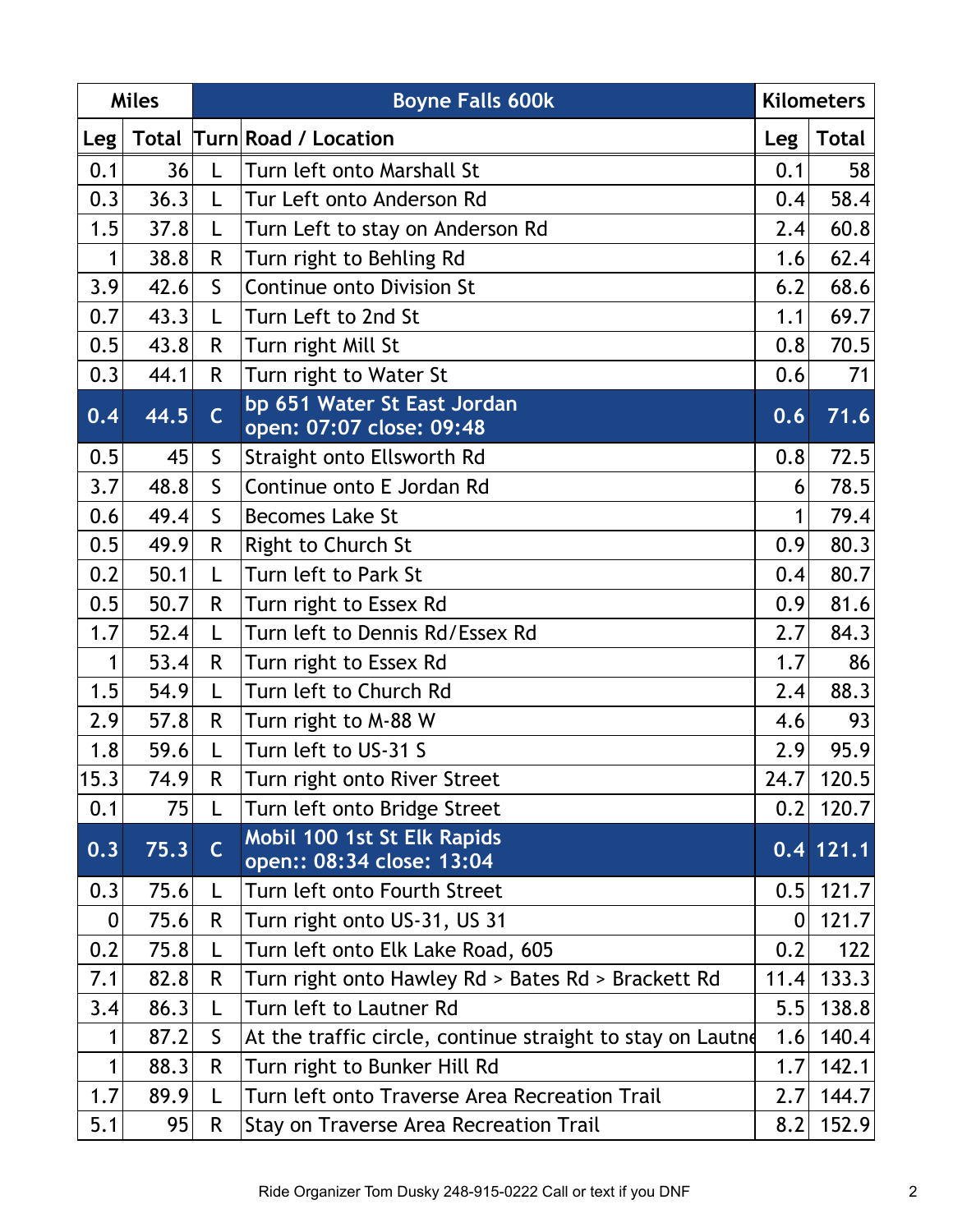| <b>Miles</b>     |       |              | <b>Kilometers</b>                                                                                     |      |              |
|------------------|-------|--------------|-------------------------------------------------------------------------------------------------------|------|--------------|
| <b>Leg</b>       |       |              | <b>Total Turn Road / Location</b>                                                                     | Leg  | <b>Total</b> |
| 0.7              | 95.7  | R            | Turn right onto Barlow St                                                                             | 1.1  | 154          |
| 0.1              | 95.8  | L            | Turn left to E Eight St                                                                               | 0.2  | 154.2        |
| 0.1              | 95.9  | R.           | Turn right onto Traverse Area Recreation Trail                                                        | 0.2  | 154.4        |
| 0.4              | 96.3  | L            | Turn left onto E Front St                                                                             | 0.6  | 155          |
| $\mathbf{1}$     | 97.3  | R            | 1.5<br>Turn right to N Oak St                                                                         |      | 156.5        |
| 0.2              | 97.5  | L            | Turn left onto Bay St                                                                                 | 0.3  | 156.9        |
| 0.2              | 97.7  | R.           | Turn right onto US-31 N                                                                               | 0.4  | 157.2        |
| $\boldsymbol{0}$ | 97.7  | L            | Turn left onto Traverse Area Recreation Trail                                                         | 0    | 157.2        |
| 0.7              | 98.4  | L            | Turn left to stay on bike trail                                                                       | 1.1  | 158.4        |
| $\mathbf 0$      | 98.4  | $\mathsf{C}$ | Holiday Station stores (gas station) 13896 S W Bay<br>Shore Dr Traverse City open: 09:39 close: 15:32 |      | 0158.4       |
| 0.3              | 98.8  | $\mathsf{S}$ | Continue onto Leelanau Trail                                                                          | 0.6  | 158.9        |
| 0.6              | 99.4  | L            | Turn left onto E Grandview Rd                                                                         | 1    | 160          |
| 1.5              | 101   | $\mathsf{S}$ | Continue onto E Hoxie Rd                                                                              | 2.5  | 162.5        |
| 1.8              | 102.7 | L            | Turn left to stay on E Hoxie Rd                                                                       |      | 165.3<br>2.8 |
| 1.8              | 104.5 | R.           | Turn right to E Hoxie Rd                                                                              |      | 168.2        |
| 1.2              | 105.7 | $\mathsf{S}$ | Continue onto E White Rd                                                                              |      | 170.2        |
| 0.2              | 105.9 | R            | Turn right onto E Alpine Rd                                                                           | 0.3  | 170.5        |
| 0.4              | 106.4 | $\mathsf S$  | Continue onto E Hoxie Rd                                                                              | 0.7  | 171.2        |
| 0.1              | 106.5 | $\mathsf{S}$ | Continue onto E Alpine Rd                                                                             | 0.2  | 171.4        |
| 1.1              | 107.6 | R.           | Turn right onto S Cedar Rd                                                                            | 1.8  | 173.2        |
| 0.7              | 108.4 |              | Turn left onto E Kasben Rd                                                                            | 1.2  | 174.4        |
| $\mathbf{3}$     | 111.4 | L            | Turn left onto Novak Rd                                                                               | 4.9  | 179.3        |
| 0.1              | 111.5 |              | Slight left onto E Bellinger Rd/W Co Rd 616                                                           | 0.2  | 179.5        |
| 1.6              | 113.1 | R            | Turn right onto W Co Rd 616/S Maple City Rd                                                           | 2.6  | 182.1        |
| 0.1              | 113.2 |              | Turn left onto W Burdickville Rd/W Co Rd 616                                                          | 0.1  | 182.2        |
| 0.9              | 114.1 | R.           | Turn right to stay on W Burdickville Rd/W Co Rd 616                                                   | 1.4  | 183.6        |
| 3.9              | 117.9 | L            | Turn left onto W Burdickville Rd/W Co Rd 616/S Dunns                                                  | 6.2  | 189.8        |
| 0.3              | 118.2 | S            | Continue onto W MacFarlane Rd                                                                         | 0.4  | 190.2        |
| 3.4              | 121.7 | R.           | Turn right onto M-22 N                                                                                | 5.5  | 195.8        |
| 2.8              | 124.5 | C            | Anderson's Glen Arbor Market 6545 Western Ave<br>Glen Arbor, open: 10:53 close: 18:20                 |      | 4.6 200.4    |
| $\boldsymbol{0}$ | 124.5 | R.           | Turn right to stay on M-22 N                                                                          | 0    | 200.4        |
| 8.2              | 132.7 | L            | Turn left onto W Traverse Lake Rd                                                                     | 13.1 | 213.6        |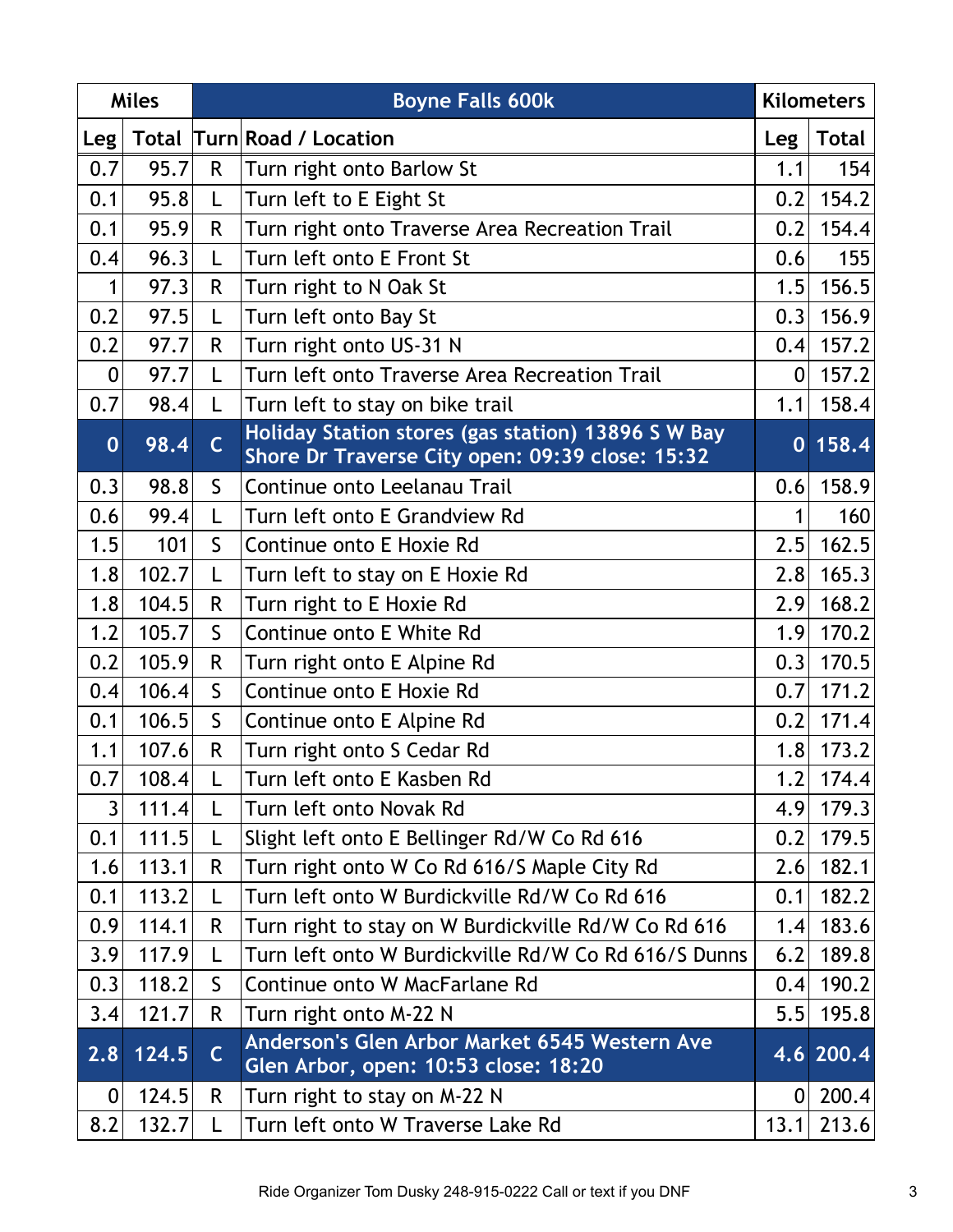| <b>Miles</b>     |       | <b>Boyne Falls 600k</b> |                                                                                 |                  | <b>Kilometers</b> |  |
|------------------|-------|-------------------------|---------------------------------------------------------------------------------|------------------|-------------------|--|
| Leg <sub>1</sub> |       |                         | <b>Total Turn Road / Location</b>                                               | Leg              | <b>Total</b>      |  |
| 2.8              | 135.5 | L                       | Turn left onto M-22 N                                                           | 4.5              | 218               |  |
| 18.6             | 154.1 | L.                      | Turn left onto S Shabwasung St                                                  | 30               | 248               |  |
| 0.2              | 154.3 | $\mathsf{R}$            | Turn right onto Main St                                                         | 0.4              | 248.4             |  |
| 0.1              | 154.5 | L                       | Main St turns slightly left and becomes Bay St                                  | 0.2              | 248.6             |  |
| 0.1              | 154.6 | L                       | Turn left onto E Nagonaba St                                                    | 0.2              | 248.8             |  |
| 0.1              | 154.7 | $\mathsf{C}$            | Deeps Corner Store Inc 102 S Waukazoo St<br>Northport, open: 12:25 close: 21:36 | 0.2              | 249               |  |
| 0.2              | 155   | L                       | Turn left onto S West St                                                        | 0.4              | 249.4             |  |
| 0.4              | 155.4 | $\mathsf{R}$            | Slight right onto M-22 S/N Manitou Trail                                        | 0.6              | 250               |  |
| 1.8              | 157.2 | L                       | Turn left onto N Swede Rd                                                       | 2.9              | 253               |  |
| 2.1              | 159.3 | $\mathsf{R}$            | Turn right onto Peterson Rd                                                     | 3.4              | 256.4             |  |
| 0.3              | 159.6 | L                       | Turn left onto N Jacobson Rd                                                    | 0.5              | 256.9             |  |
| 1.1              | 160.8 | L.                      | Turn left onto Jacobson Rd                                                      | 1.8              | 258.7             |  |
| 4.2              | 165   | $\mathsf{R}$            | Turn right onto M-22 N                                                          | 6.7              | 265.5             |  |
| 0.7              | 165.6 | R.                      | Turn right to N Dumas Rd                                                        | 1.1              | 266.6             |  |
| 0.1              | 165.7 | L                       | Turn left to Bike trail                                                         | 0.2              | 266.7             |  |
| 0.9              | 166.6 | $\mathsf{S}$            | Straight to N St Joseph St/N West Bay Shore Dr                                  | 1.4              | 268.2             |  |
| 0.7              | 167.3 | $\mathsf{S}$            | Continue onto Leelanau Trail                                                    | 1.1              | 269.2             |  |
| 15.4             | 182.7 | $\mathsf{R}$            | Turn right to stay on bike trail                                                | 24.8             | 294               |  |
| 0.1              | 182.8 | $\mathsf{R}$            | Turn right toward Right Aid                                                     | 0.1              | 294.1             |  |
| $\boldsymbol{0}$ | 182.8 | $\mathsf{C}$            | Rite Aid 13916 S W Bay Shore Dr Traverse City, open: 1                          | 0.1              | 294.2             |  |
| 0                | 182.8 | U                       | Return to bike trail                                                            | $\boldsymbol{0}$ | 294.2             |  |
| $\boldsymbol{0}$ | 182.8 | R                       | Turn right onto Traverse Area Recreation Trail                                  | 0.1              | 294.2             |  |
| 0.7              | 183.5 | R                       | Turn right onto US-31 S                                                         | 1.1              | 295.3             |  |
| $\boldsymbol{0}$ | 183.5 | L                       | Turn left onto Bay St                                                           | $\Omega$         | 295.3             |  |
| 0.2              | 183.7 | $\mathsf{R}$            | Turn right onto N Oak St                                                        | 0.4              | 295.7             |  |
| 0.2              | 183.9 | L                       | Turn left onto W Front St                                                       | 0.3              | 296               |  |
| 0.2              | 184.2 | R.                      | Turn right onto Pine St                                                         | 0.3              | 296.4             |  |
| 0.1              | 184.3 | L                       | Turn left to W State St                                                         | 0.2              | 296.5             |  |
| 0.8              | 185   | R                       | <b>Traverse Area Recreation Trail</b>                                           | 1.3              | 297.8             |  |
| 0.3              | 185.3 | L                       | Turn left to E Eighth St                                                        | 0.5              | 298.3             |  |
| 0.1              | 185.4 | $\mathsf{R}$            | Turn right to Barlow St                                                         | 0.2              | 298.4             |  |
| 0.1              | 185.5 | L                       | Turn left to bike trail                                                         | 0.2              | 298.6             |  |
| 5.8              | 191.3 | $\mathsf{R}$            | Turn right to Bunker Hill Rd                                                    | 9.3              | 307.9             |  |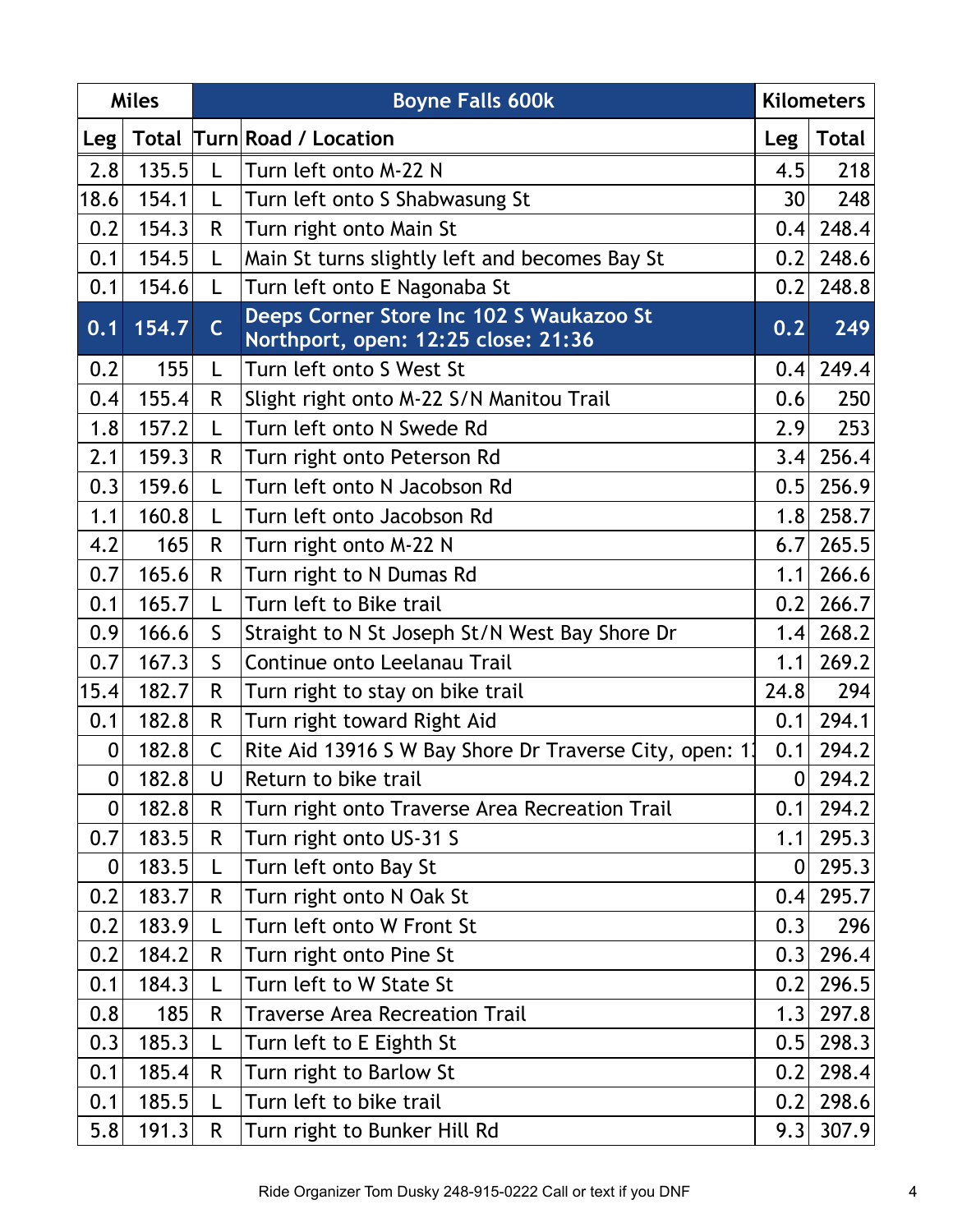|                  | <b>Miles</b> |              | <b>Boyne Falls 600k</b>                                                                          |            | <b>Kilometers</b> |
|------------------|--------------|--------------|--------------------------------------------------------------------------------------------------|------------|-------------------|
| <b>Leg</b>       |              |              | <b>Total Turn Road / Location</b>                                                                | <b>Leg</b> | <b>Total</b>      |
| 1.7              | 193          |              | Turn left onto Lautner Rd                                                                        | 2.7        | 310.5             |
| 0.7              | 193.7        | S            | At the traffic circle, continue straight to stay on Lautne                                       | 1.2        | 311.7             |
| 0.2              | 193.9        | $\mathsf{R}$ | At the traffic circle, take the 1st exit onto M-72 E                                             | 0.4        | 312.1             |
| 2.6              | 196.6        | C            | Shell Station 7600 M-72 Williamsburg, MI 49690 open: 1                                           | 4.3        | 316.3             |
| 0.4              | 197          |              | Turn left onto Old State Hwy 72                                                                  | 0.7        | 317               |
| 2                | 199          |              | Turn left onto M-72 E                                                                            | 3.2        | 320.3             |
| 4                | 203          |              | Turn left onto McNulty Hill Rd NW                                                                | 6.4        | 326.6             |
| 0.2              | 203.2        | S            | Continue onto Hill Rd                                                                            | 0.3        | 327               |
|                  | 204.1        |              | Turn left onto Rapid City Rd NW                                                                  | 1.5        | 328.5             |
|                  | 208.1        | $\mathsf C$  | bp 8227 Rapid City Rd NW Rapid City, open: 15:06 close                                           | 6.4        | 334.9             |
| 1.8              | 209.9        | S            | Continue onto SE Torch Lake Dr                                                                   | 2.8        | 337.7             |
| 1.6              | 211.5        | R            | Turn right onto Bebb Rd/Helena Rd/SE Torch Lake Dr                                               | 2.6        | 340.3             |
| 0.2              | 211.6        |              | Turn left onto SE Torch Lake Dr                                                                  | 0.3        | 340.6             |
| 0.2              | 211.8        | R            | Slight right onto Alden Hwy/SE Torch Lake Dr                                                     | 0.3        | 340.9             |
| 4.3              | 216.1        |              | Turn left onto Comfort Rd                                                                        | 6.9        | 347.8             |
| 1.9              | 218          |              | Turn left onto M-88 W                                                                            | 3.1        | 350.9             |
| 3.6              | 221.6        | R            | Slight right onto S Division St                                                                  | 5.8        | 356.7             |
| $\boldsymbol{0}$ | 221.7        | $\mathsf{R}$ | Turn right onto E Cayuga St                                                                      | $\Omega$   | 356.7             |
| 0.3              | 221.9        |              | Turn left onto S Derenzy Rd/Fairground Rd                                                        | 0.4        | 357.1             |
| 5.3              | 227.2        | $\mathsf{R}$ | Turn right onto W Old State Rd                                                                   | 8.5        | 365.6             |
| 2.2              | 229.3        |              | Turn left onto Kidder Rd                                                                         | 3.5        | 369.1             |
| 1.9              | 231.2        | $\mathsf{L}$ | Turn left to stay on Kidder Rd                                                                   | 3.1        | 372.2             |
| 2.7              | 233.9        |              | Turn left onto M-66 N                                                                            | 4.3        | 376.4             |
| 3 <sup>1</sup>   | 236.9        | $\mathsf{C}$ | BP 651 Water St East Jordan, (station closed<br>midnight to 4am) open: 16:32 close: Sunday 06:24 |            | 4.8 381.2         |
| 0                | 236.9        | $\mathsf{R}$ | Turn right onto Water St                                                                         | $\Omega$   | 381.2             |
| 0.4              | 237.3        |              | Slight left onto Bridge St/Mill St                                                               | 0.6        | 381.9             |
| 0.4              | 237.7        | $\mathsf{R}$ | Keep right to stay on Mill St                                                                    | 0.7        | 382.6             |
| $\boldsymbol{0}$ | 237.7        | $\mathsf{S}$ | Continue onto State St                                                                           | $\Omega$   | 382.6             |
| 0.8              | 238.5        | S            | Continue onto Bc East Jordan Rd                                                                  | 1.3        | 383.9             |
| 0.7              | 239.2        | S            | Continue onto Boyne City East Jordan Rd                                                          | 1.1        | 385               |
| 1.7              | 241          | S            | Continue onto E Jordan-Boyne City Rd                                                             | 2.8        | 387.8             |
| 4.6              | 245.6        | $\mathsf{R}$ | Turn right onto W Deer Lake Rd                                                                   | 7.4        | 395.2             |
|                  |              |              |                                                                                                  |            |                   |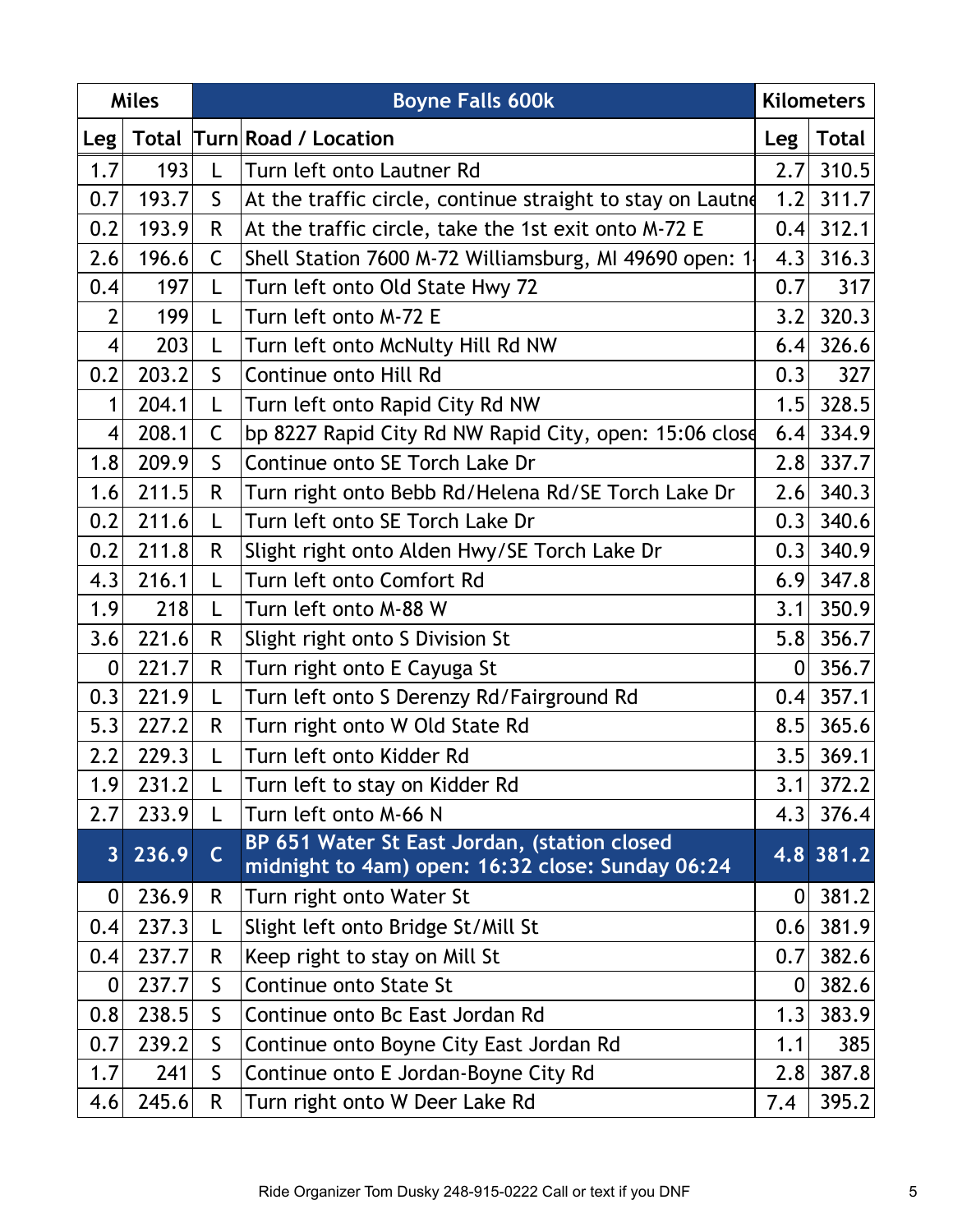| <b>Miles</b>     |              |              | <b>Kilometers</b>                                                                                                         |      |              |
|------------------|--------------|--------------|---------------------------------------------------------------------------------------------------------------------------|------|--------------|
| <b>Leg</b>       | <b>Total</b> |              | Turn Road / Location                                                                                                      | Leg  | <b>Total</b> |
| 1.1              | 246.7        | R            | Turn right onto Mountain Pass Rd                                                                                          | 1.7  | 397          |
| 1.7              | 248.4        | R            | Turn right onto Disciples Ct                                                                                              | 2.8  | 399.8        |
| $\boldsymbol{0}$ | 248.4        | L            | Turn left onto Deerview Dr                                                                                                | 0.1  | 399.8        |
| 0.1              | 248.5        | L            | Turn left onto Village Dr                                                                                                 | 0.1  | 399.9        |
| 0.1              | 248.6        | $\mathsf{C}$ | <b>Village of Disciples Ridge Condominium Mountain</b><br>Pass Road #382, Boyne Falls,<br>open: 17:08 close: Sunday 07:40 | 0.1  | 400          |
| 0.1              | 248.7        | L            | Turn left onto Deerview Dr                                                                                                | 0.1  | 400.2        |
| 0.1              | 248.8        | L            | Turn left onto Disciples Ct                                                                                               | 0.2  | 400.4        |
| 0.1              | 248.9        | R.           | Turn right onto Mountain Pass Dr                                                                                          | 0.1  | 400.5        |
| 0.2              | 249          | L            | Turn left onto Boyne Mountain Rd                                                                                          | 0.3  | 400.8        |
| 0.7              | 249.8        | R            | Turn right onto M-75 S                                                                                                    | 1.1  | 401.9        |
| 0.8              | 250.5        | L            | Turn left onto US-131 N                                                                                                   | 1.3  | 403.2        |
| 7                | 257.6        | R            | Turn right onto County Rte C-81                                                                                           | 11.3 | 414.5        |
| 0.5              | 258.1        | L            | Turn left onto River Rd N                                                                                                 | 0.8  | 415.4        |
| 1.9              | 260          | L            | Turn left onto E Bear River Rd                                                                                            | 3.1  | 418.4        |
| 0.1              | 260.1        | R.           | Turn right onto River Rd                                                                                                  | 0.2  | 418.7        |
| 5.4              | 265.5        | $\mathsf{S}$ | <b>Continue onto Clarion Ave</b>                                                                                          | 8.7  | 427.3        |
| 0.3              | 265.9        | R            | Turn right onto W Sheridan Rd                                                                                             | 0.5  | 427.9        |
| 0.1              | 265.9        | L            | Turn left into parking lot                                                                                                | 0.1  | 428          |
| 0.1              | 266          | $\mathsf{S}$ | Straight onto bike trail at end of parking lot                                                                            | 0.1  | 428.1        |
| 0.8              | 266.8        |              | Slight left around circle                                                                                                 | 1.3  | 429.4        |
| 0                | 266.9        | L            | Turn left onto Quaintance Ave                                                                                             | 0    | 429.5        |
| 0                | 266.9        | R.           | Turn right to cross bridge                                                                                                | 01   | 429.5        |
| 0                | 266.9        | L            | Turn left on bike trail                                                                                                   | 0    | 429.6        |
| 0.2              | 267.1        | R.           | Turn right onto bike trail                                                                                                | 0.3  | 429.8        |
| 0                | 267.1        | $\mathsf{S}$ | stay on Little Traverse Wheelway                                                                                          | 0.1  | 429.9        |
| $\mathbf{1}$     | 268.1        |              | Slight left onto US-31 N/Bay View Rd                                                                                      | 1.7  | 431.5        |
| 0.5              | 268.6        | L            | Turn left onto Greenwood Ave                                                                                              | 0.8  | 432.3        |
| 0                | 268.6        | R.           | Turn RIGHT ONTO BIKE TRAIL                                                                                                | 0    | 432.3        |
| 0.5              | 269.1        | L            | Turn Left to stay on bike trail / Division Rd                                                                             | 0.7  | 433          |
| 0.2              | 269.2        | R            | Slight right to stay on Little Traverse Wheelway                                                                          | 0.3  | 433.3        |
| 2.5              | 271.8        | L            | Slight left onto Beach Rd                                                                                                 | 4.1  | 437.4        |
| 2.6              | 274.4        | R.           | Turn right onto Pennsylvania Ave                                                                                          | 4.2  | 441.6        |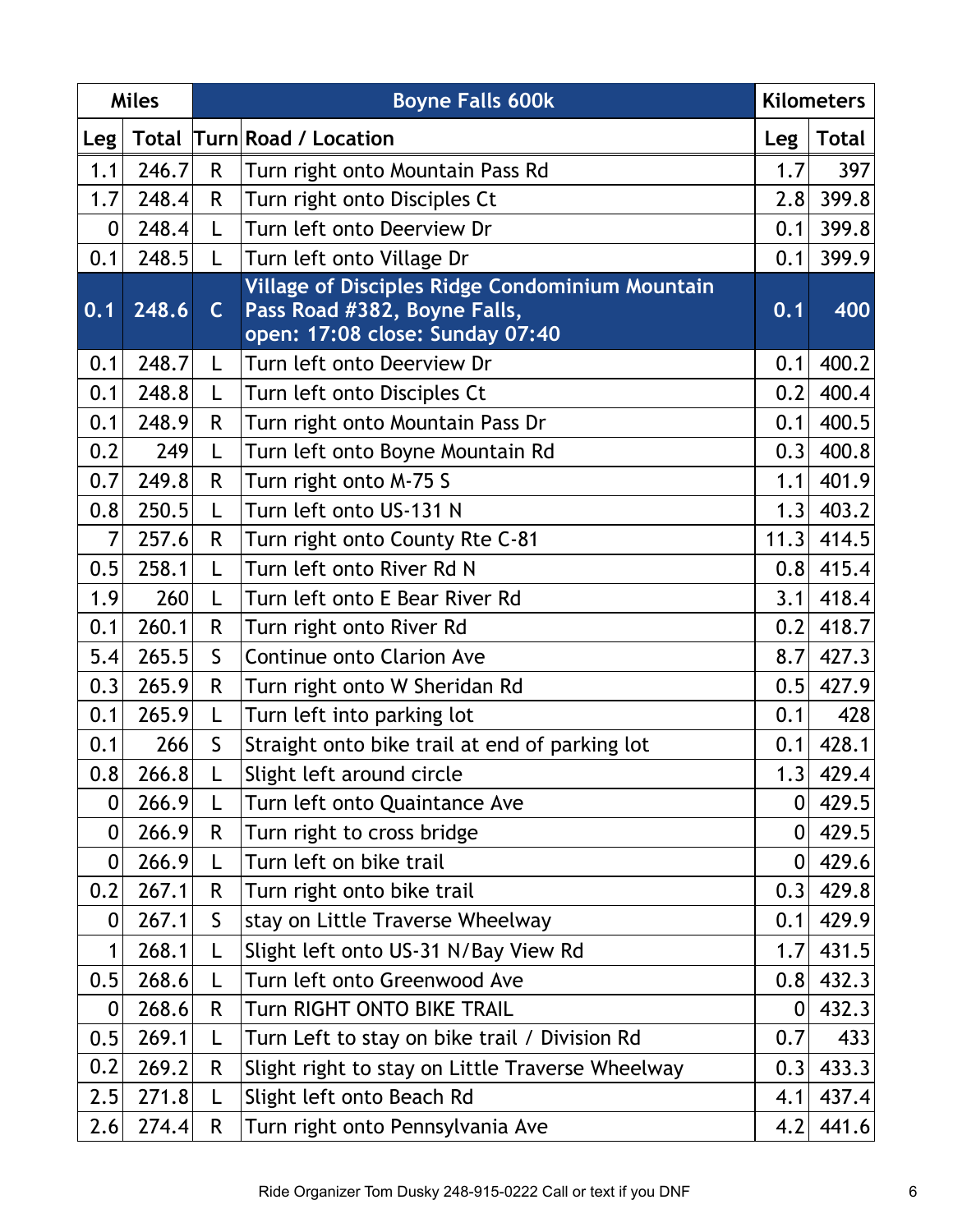| <b>Miles</b>     |              | <b>Boyne Falls 600k</b> |                                                                                     |                  | <b>Kilometers</b> |
|------------------|--------------|-------------------------|-------------------------------------------------------------------------------------|------------------|-------------------|
| Leg              | <b>Total</b> |                         | Turn Road / Location                                                                | Leg              | <b>Total</b>      |
| 1.3              | 275.8        | $\mathsf{S}$            | Continue onto E Bay St                                                              | 2.2              | 443.8             |
| 0.5              | 276.3        | R.                      | Turn right onto State St                                                            | 0.9 <sub>l</sub> | 444.7             |
| 3.7              | 280          | L                       | Turn left onto Lower Shore Dr                                                       | 5.9              | 450.6             |
| 3.6              | 283.6        | L                       | Turn left onto M-119 N                                                              | 5.8              | 456.4             |
| 12.9             | 296.5        | R.                      | Turn right onto N State Rd                                                          | 20.7             | 477.1             |
| 0.1              | 296.6        | L                       | Turn left onto W Levering Rd                                                        | 0.2              | 477.3             |
| $\bf{0}$         | 296.6        | $\mathsf{C}$            | Control Mobil 5948 W Levering Rd, Cross Village,<br>open: 19:42 close: Sunday 12:48 |                  | 0.1 477.3         |
| $\overline{0}$   | 296.6        | L                       | Leaving control turn Left at Brady St                                               | 0.1              | 477.4             |
| 0.1              | 296.8        | R                       | Turn right onto N Lake Shore Dr                                                     | 0.2              | 477.6             |
| 4.7              | 301.4        | L                       | Turn left to stay on N Lake Shore Dr                                                | 7.5              | 485.1             |
| 5.1              | 306.5        | $\mathsf{S}$            | Continue onto E Gill Rd                                                             | 8.2              | 493.3             |
| 3.2              | 309.7        | L.                      | Turn left onto Cecil Bay Rd                                                         | 5.1              | 498.4             |
| 3.7              | 313.3        | R.                      | Turn right onto Wilderness Park Dr                                                  | 5.9              | 504.3             |
| 3.4              | 316.7        | R                       | Turn right to stay on Wilderness Park Dr                                            |                  | 509.7             |
| 0.2              | 317          | L                       | Turn left to stay on Wilderness Park Dr                                             |                  | 510.1             |
| 1                | 318          | R                       | Turn right onto W Central Ave                                                       | 1.7              | 511.7             |
| 1.4              | 319.4        | L                       | Turn left onto Perrot St                                                            | 2.3              | 514.1             |
| 0.1              | 319.5        | R.                      | Turn right onto Lakeside Dr                                                         | 0.2              | 514.2             |
| 0.3              | 319.8        | R.                      | Slight right onto Sinclair St                                                       | 0.5              | 514.7             |
| 0.2              | 320.1        | L                       | Sinclair St turns left and becomes Bostwick St                                      | 0.4              | 515.1             |
| 0.1              | 320.2        |                         | Turn left onto sidewalk/bikepath                                                    |                  | $0.2$ 515.3       |
| 0                | 320.2        | $\mathsf{R}$            | Turn right onto sidewalk/bikepath                                                   | 0                | 515.3             |
| 0.2              | 320.4        | $\mathsf{C}$            | <b>INFO CONTROL</b>                                                                 |                  | $0.3$ 515.6       |
| 0.2              | 320.6        | L                       | Turn left onto N Huron Ave                                                          | 0.4              | 516               |
| 0.2              | 320.8        | R                       | Slight right onto Langlade St                                                       | 0.3              | 516.3             |
| 0.2              | 321          | $\mathsf{S}$            | Continue onto S Huron Ave                                                           | 0.3              | 516.6             |
| 10.9             | 331.9        | R.                      | Turn right toward N Central State Trail                                             | 17.6             | 534.2             |
| $\boldsymbol{0}$ | 331.9        | L                       | Turn left onto N Central State Trail                                                | 0                | 534.2             |
| 5.5              | 337.5        | L                       | Turn Left onto W Lincoln Ave                                                        |                  | 543.1<br>8.9      |
| $\boldsymbol{0}$ | 337.5        |                         | Turn left onto W Lincoln Ave                                                        |                  | 543.1             |
| 0.2              | 337.6        | C                       | Burger King 664 S Main St Cheboygan, open: 21:54 close                              | 0.3              | 543.4             |
| 0                | 337.7        | R.                      | Leaving control turn right to head back to bike trail                               | 0                | 543.4             |
| 0.2              | 337.8        | L                       | Turn left onto N Central State Trail                                                | 0.3              | 543.7             |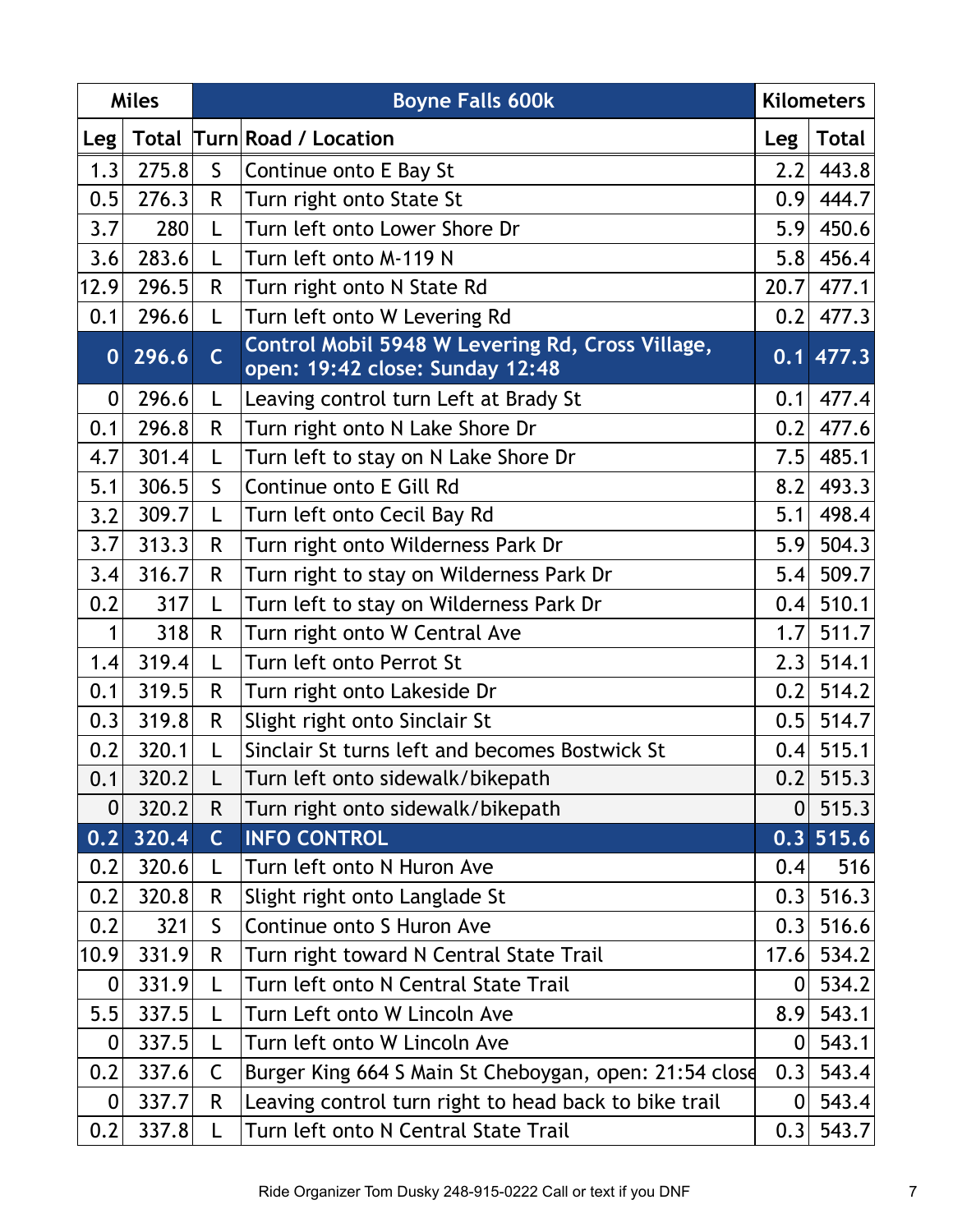| <b>Miles</b>     |       | <b>Boyne Falls 600k</b> |                                                                                                                            |      | <b>Kilometers</b> |
|------------------|-------|-------------------------|----------------------------------------------------------------------------------------------------------------------------|------|-------------------|
| <b>Leg</b>       |       |                         | <b>Total Turn Road / Location</b>                                                                                          | Leg  | <b>Total</b>      |
| 0.1              | 337.9 | R.                      | Slight right to stay on N Central State Trail                                                                              | 0.1  | 543.8             |
| 27.4             | 365.3 | R.                      | Turn right onto Cedar St                                                                                                   | 44.1 | 587.8             |
| 0                | 365.3 | L                       | Turn left onto County Rd C-58/S Straits Hwy                                                                                | 0    | 587.9             |
| 0.1              | 365.4 | $\overline{C}$          | Downtown Market 12961 S Straits Hwy Wolverine<br>open: 23:24 close: Sunday 20:12                                           | 0.2  | 588               |
| $\overline{0}$   | 365.4 | L                       | Leaving control continue south on County Rd C-58/S Str                                                                     |      | 588.1             |
| 6.3              | 371.7 | $\mathsf{S}$            | Continue onto Old 27 N                                                                                                     |      | 598.2             |
| 1.1              | 372.8 | R.                      | Turn right onto Thumb Lake Rd                                                                                              |      | 599.9<br>1.8      |
| 12.3             | 385   | L                       | Turn left onto US-131 S                                                                                                    |      | 619.7<br>19.8     |
| 1.3              | 386.3 | R.                      | Turn right onto Boyne Mountain Rd                                                                                          |      | 621.7             |
| 0.9              | 387.2 | L                       | Turn left onto Mountain Pass Dr                                                                                            | 1.4  | 623.1             |
| 0.2              | 387.4 | L                       | Turn left onto Disciples Ct                                                                                                | 0.3  | 623.4             |
| 0.1              | 387.4 | R.                      | Turn right onto Deerview Dr                                                                                                | 0.1  | 623.5             |
| 0.1              | 387.6 | R.                      | Turn right onto Village Dr                                                                                                 | 0.2  | 623.8             |
| 0.1              | 387.7 | $\mathsf{S}$            | Make a U-turn                                                                                                              | 0.1  | 623.9             |
| 0.1              | 387.7 | L                       | Turn left onto Deerview Dr<br>0.1                                                                                          |      | 624               |
| 0.1              | 387.9 | R.                      | Turn right onto Village Dr                                                                                                 |      | 624.2             |
| $\overline{0.1}$ | 387.9 | $\mathsf{C}$            | <b>End Village of Disciples Ridge Condominium</b><br>Mountain Pass Road #382, Boyne Falls<br>open 23:48 Close Sunday 19:00 | 0.1  | 624.3             |

 C = Control; L = Left; R = Right; S = Straight; SR = Slight Right; U = U Turn Call 911 for emergencies. If you abandon Please Text or Call Tom Dusky 249-915-0222